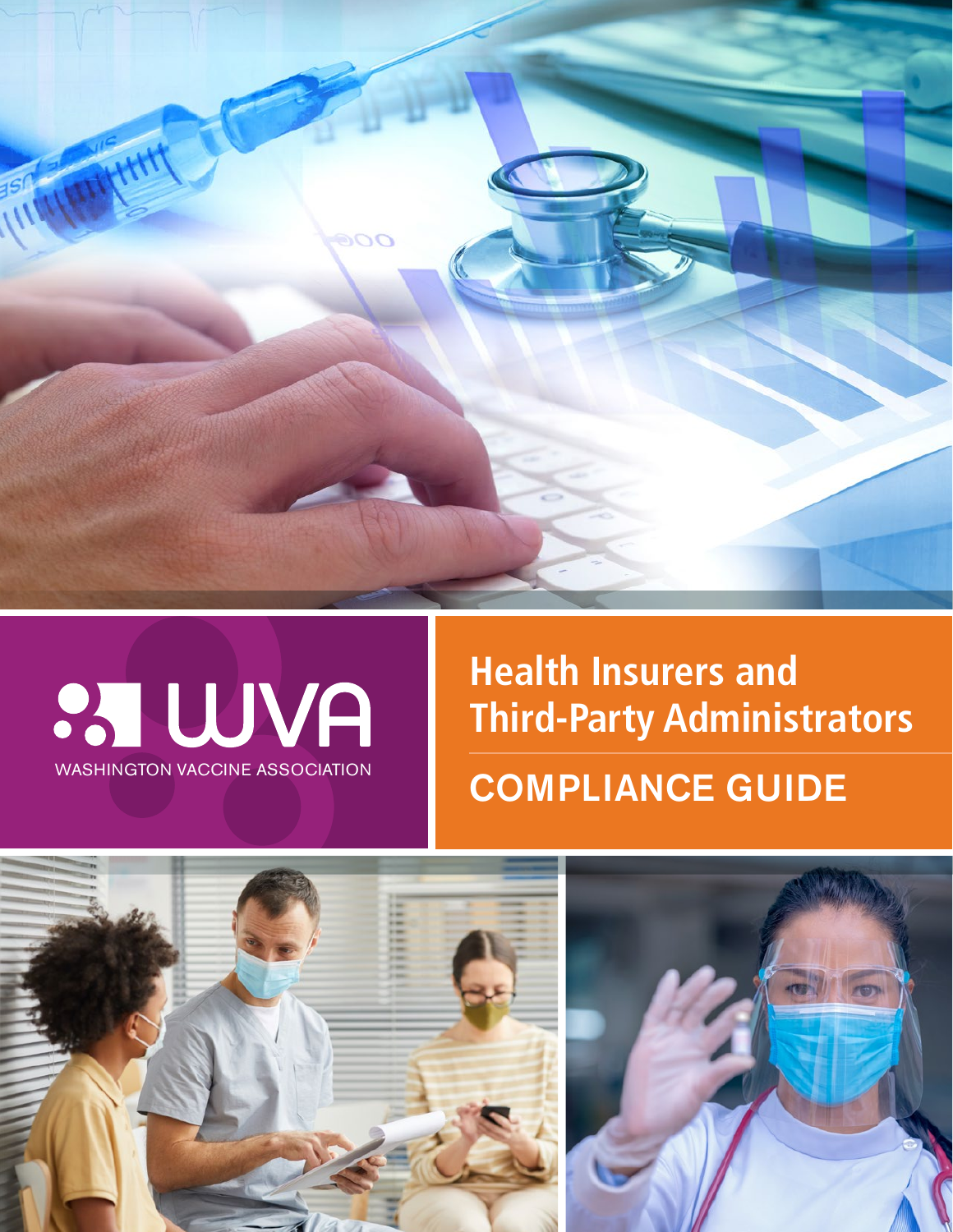# **What We Do** *Ensuring Funds for Childhood Vaccines*

#### PUBLIC/PRIVATE PARTNERSHIP

The Washington Vaccine Association (WVA), a not-forprofit 501(c)(3), and the Washington State Department of Health (WA DOH) work together in a public/private partnership to support Washington's universal Childhood Vaccine Program (CVP). The CVP supplies state-purchased vaccines that are recommended by the Advisory Committee on Immunization Practices (ACIP) to enrolled providers for children less than 19 years of age. Health insurers and thirdparty administrators (TPAs) reimburse the WVA for vaccines administered to privately insured children. The WVA in turn transfers funds to the WA DOH for bulk vaccine purchases.

The WA DOH uses funding from the federal Vaccine for Children Program (VFC), state Medicaid, and WVA assessments to purchase vaccines at federal contract rates and distribute them to physicians, hospitals, and other providers at no cost to providers or patients through the CVP.

#### THE WVA MAKES IT POSSIBLE FOR:

- All children to have access to recommended vaccines.
- Payers to participate in an efficient, cost-effective system to facilitate childhood vaccinations at no cost to their members.
- Medical providers to have a blended vaccine stock versus the need to segregate publicly and privately-funded vaccine stocks.

#### THE SYSTEM WORKS BY:

- Having providers enroll in the CVP and using state-supplied vaccine material.
- Having providers submit the Dosage-Based Assessment (DBA) to payers alongside their administrative claims. This critical step allows physicians, clinics, hospitals, other providers and their patients to receive vaccines for all children at no cost.
- Ensuring providers and payers do not bill patients for any portion of the vaccine material, regardless of how the payer processes the submitted DBA.

### **HOW FUNDING WORKS\* HOW FUNDING WORKS\***



\*There is no charge to patients.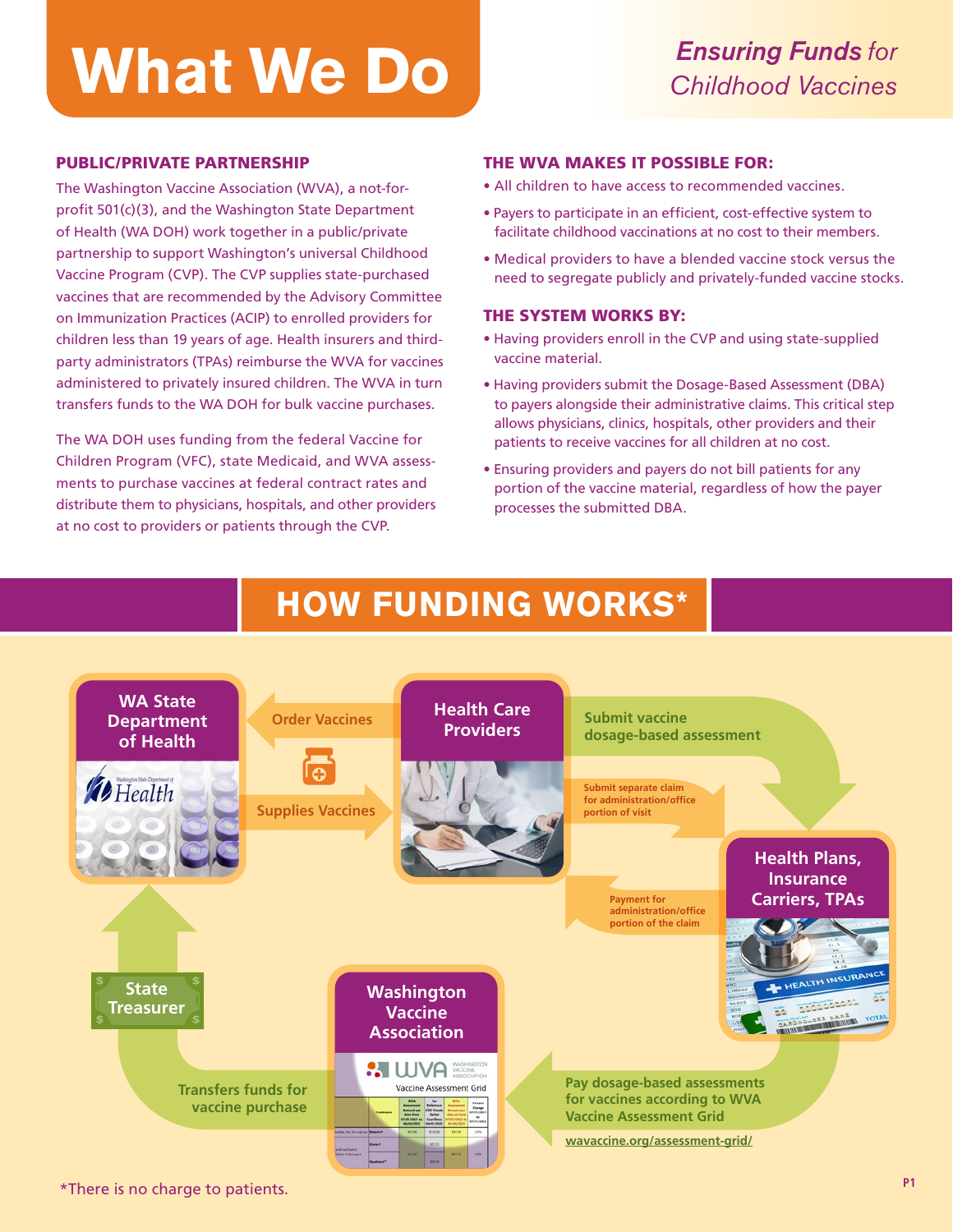

## **Payer Checklist**

### **Follow these three easy steps to achieve compliance with the WVA's DBA requirements:**



This checklist is intended to assist health insurers and third-party administrators (TPA) achieve compliance with the Dosage-Based Assessment (DBA) requirements of the Washington Vaccine Association's (WVA) governing statute (Chapter 70.290 RCW) and Plan of Operation. It should be utilized by health insurers and TPAs to evaluate and ensure their internal adjudication systems have been set up to accommodate the WVA DBA process.

1



**The DBA is an assessment under the WVA Act, and although it is not a medical claim, it is processed through the health insurers' and TPAs' claims adjudication systems.**

### **UNDERSTAND THE BASICS**

Washington State providers submit DBAs on behalf of the WVA to the health insurers and TPAs that then remit payment for pediatric vaccines to the WVA. **The WVA receives payments from health insurers and TPAs only, not from providers or patients.**

**Health insurers and TPAs should only remit payment for codes on the [Vaccine Assessment Grid \("Grid"\)](https://wavaccine.org/assessment-grid/) to the WVA's TIN (27-2251833).** If upon review, the health insurer or TPA finds vaccine payments are being made to TINs other than WVA's for vaccine material, the payer should request that the provider rebill the DBAs under the correct TIN.

**The WVA's TIN (27-2251833) and NPI (1699092718) should not be set up to process DBAs as an out-of-network (OON) benefit.**  The WVA works closely with the WA Department of Health (WA DOH), which manages provider enrollment agreements in the Childhood Vaccine Program (CVP). As long as the provider submitting the DBA is enrolled with the CVP, the DBA should be paid at the listed Grid amount. Common Claim Adjustment Reason Codes (CARCs) used when payers' systems incorrectly adjudicate DBAs as OON include 242, 243, and 279.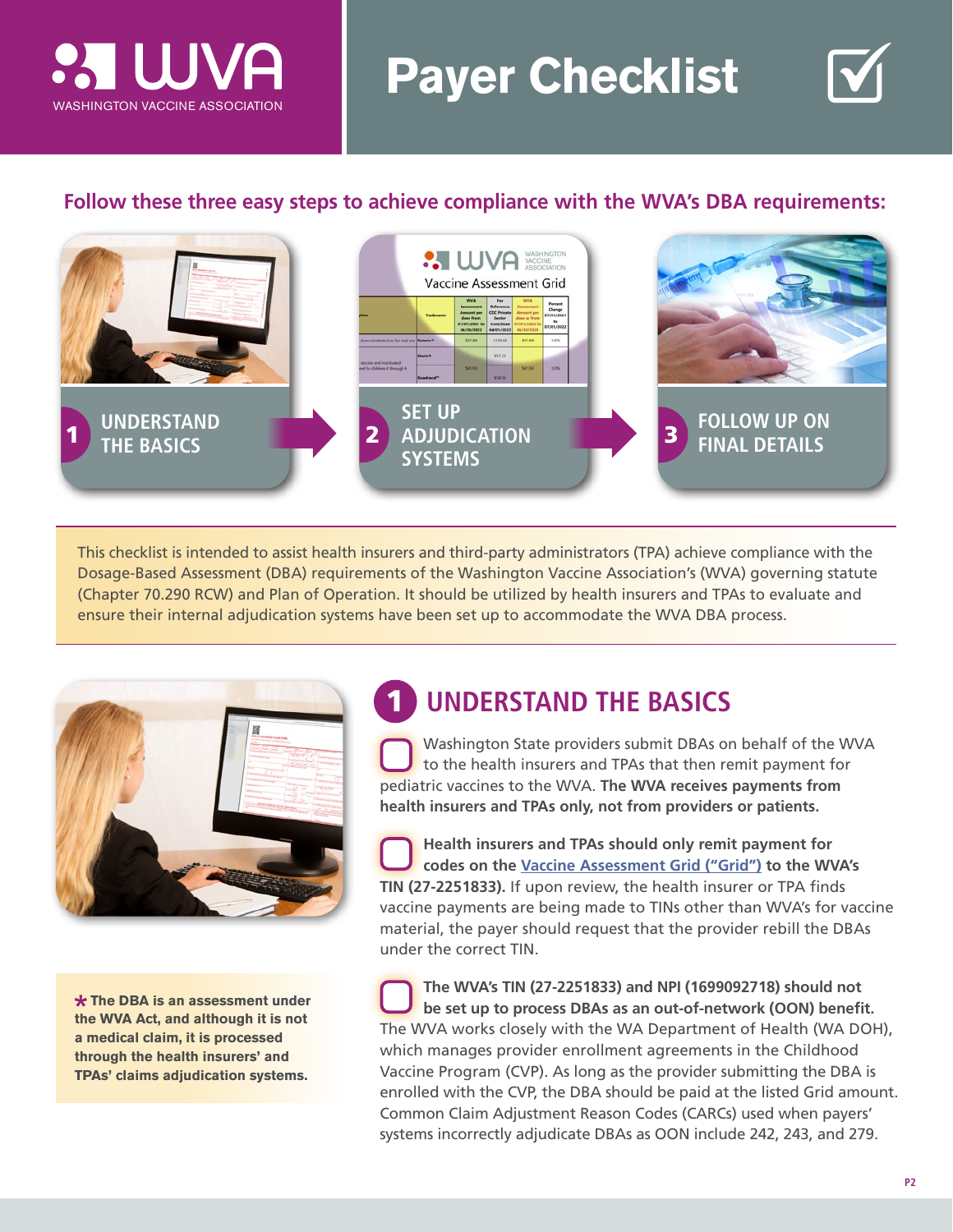### WASHINGTON VACCINE ASSOCIATION



**Current and historic Grid amounts for each CPT and corresponding NDC can be found on the WVA website in PDF and Excel formats: [wavaccine.](https://wavaccine.org/assessment-grid/) [org/assessment-grid/.](https://wavaccine.org/assessment-grid/)**



**Review your adjudication system setup to ensure no patient responsibility occurs for pediatric patient vaccines.**

### **2 SET UP ADJUDICATION SYSTEMS**

### **Vaccine Grid Adherence**

**The WVA should only receive payment for CPT codes listed on the Grid.** Incorrectly paid DBAs will require reversals and adjustments.

**The correct DBA amounts (fee schedule), taken from the Grid corresponding to the date of service, should be reviewed annually as the Grids are in effect from July 1 to June 30 each year.** 

**Health insurers and TPAs are required to pay the WVA the correct Grid amount, regardless of how the DBA is submitted by the provider.**

**Any logic to pay at the lesser of charge or allowed amounts should be turned off for the WVA TIN as the Grid amount should be the paid amount.**

### **No Patient Responsibility**

**Patients are not responsible for any portion of the DBA payment to the WVA. The DBA should be adjudicated without contractual adjustments that would result in patient responsibility (e.g., deductibles, co-payments, coinsurances) for vaccine material listed on the Grid.** The amount of the DBA is not dependent on the terms of coverage under the applicable benefit plan (e.g., deductibles or limitation on vaccine coverage). Common CARCs used when systems incorrectly adjudicate DBAs resulting in patient responsibility include: 1, 2, 3, 100, 170, 171, and 187.

**The health insurer or TPA is responsible for monitoring any patient payments remitted to the WVA and for subsequently requesting a refund from the WVA in order to reimburse the patient.**  Third-party payment vendors associated with the health insurer's or TPA's patient-facing portals should be identified and queried to determine any patient payments made incorrectly to the WVA. This includes FSA/HSA spending accounts.

**The WVA can only exchange funds in terms of payments and refunds with health insurers and TPAs, not payments to and from patients or providers.** Patient or provider funds received by the WVA require refund processing initiated by the payer and provider.

*Continued »*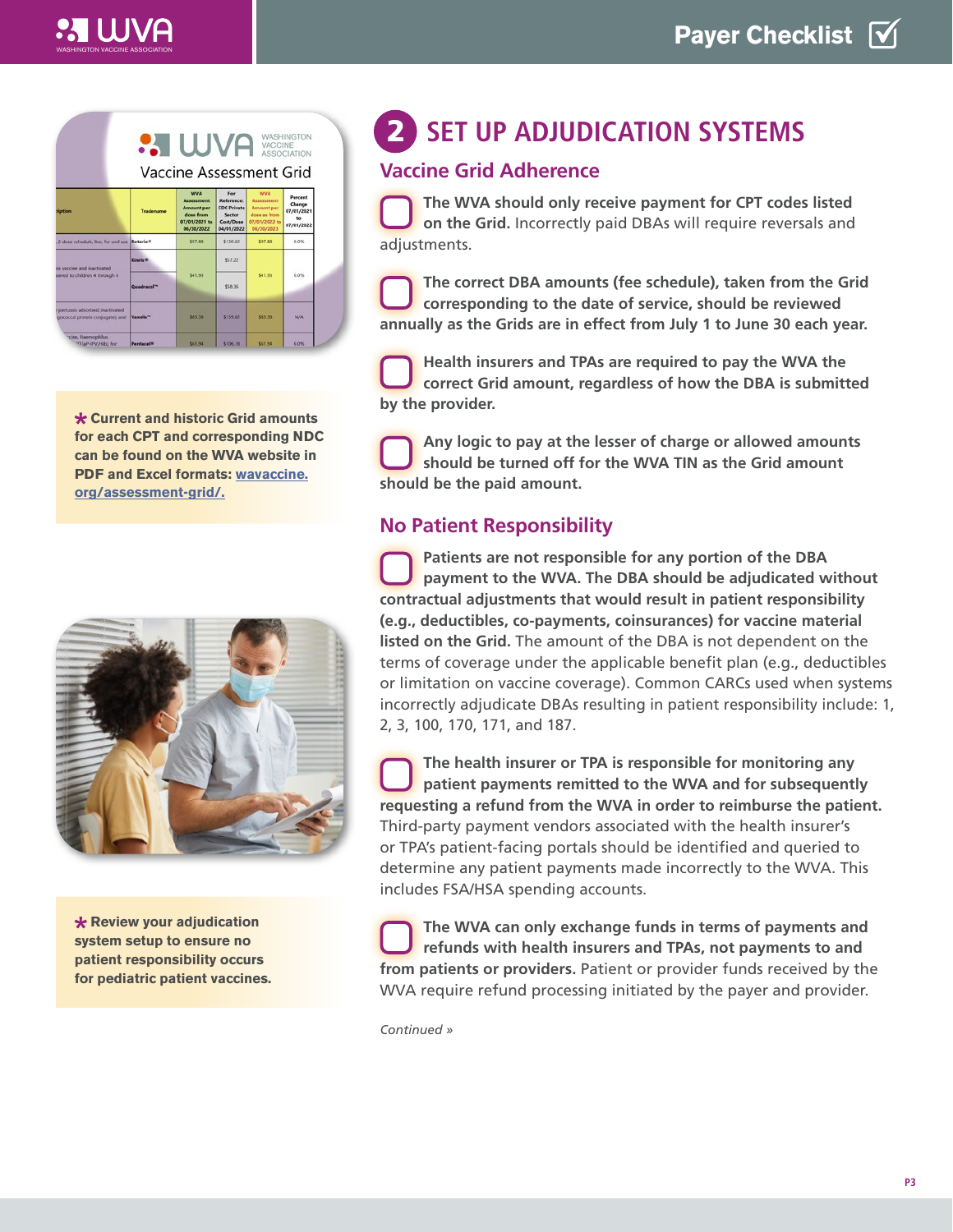

**If your compliance officer contact has changed, please notify [compliance@wavaccine.org.](mailto:compliance%40wavaccine.org?subject=Compliance%20Officer%20Changes)**



**Questions may be directed to compliance@wavaccine.org.**

### **Timely Filing Limit Does Not Apply**

**As the DBA is an assessment and not a medical claim, there is no time limit as to when a DBA may be submitted. Health insurers and TPAs should remove timely filing denial edits in their adjudication systems.** Common CARCs used when systems incorrectly adjudicate DBAs resulting in timely filing denials include 164, 210, and 226.

#### **Electronic Remittance Advices (ERAs/835s) and ACH Payments**

**Health insurers and TPAs interested in enabling electronic remittances and/or ACH payments can contact the WVA at [EDI@wavaccine.org](mailto:EDI%40wavaccine.org?subject=Enabling%20Electronic%20Remittances).** While the WVA primarily works with the Availity clearinghouse to receive 835 remittance files and set up ACH payments, the WVA has additional relationships with numerous clearinghouses (e.g., Change Healthcare, CAQH, Zelis, PaySpan, PNC, ECHO, Office Ally, InstaMed, and OptumPay).

### **Reprocessing DBAs**

**The WVA does not accept takebacks, vouchers, or offsets from payers when claims are reprocessed by health insurers and TPAs seeking reimbursement for overpaid DBAs**.

**If a health insurer or TPA is planning to reprocess DBAs in bulk, please contact the WVA at [info@wavaccine.org](mailto:info%40wavaccine.org?subject=Reprocess%20DBAs%20in%20Bulk) to make arrangements (e.g., a lump payment with claim-specific notation).** This will reduce manual refund check processing costs and will provide the WVA with a DBA-level detail file.

#### **FOLLOW-UP ON FINAL DETAILS** 3

**If a provider cannot separate the provider's vaccine administration fee from the vaccine material cost (DBA) or the provider does not bill for vaccine material at all, the health insurer or TPA must produce a settlement report, not less than every quarter, and remit payment to the WVA with remittance detail.** Please contact [compliance@wavaccine.org](mailto:compliance%40wavaccine.org?subject=General%20Question) with any questions.

**Per statute (RCW 70.290.075), TPAs are required to register on the WVA's TPA Registration Portal found at: [wavaccine.org/](http://wavaccine.org/registration-requirements/) [registration-requirements/.](http://wavaccine.org/registration-requirements/)**

**The WVA is a non-profit entity that does not require a 1099.** A WVA W-9 may be downloaded from our website if required: [wavaccine.org/other-resources-and-links/.](https://wavaccine.org/other-resources-and-links/)